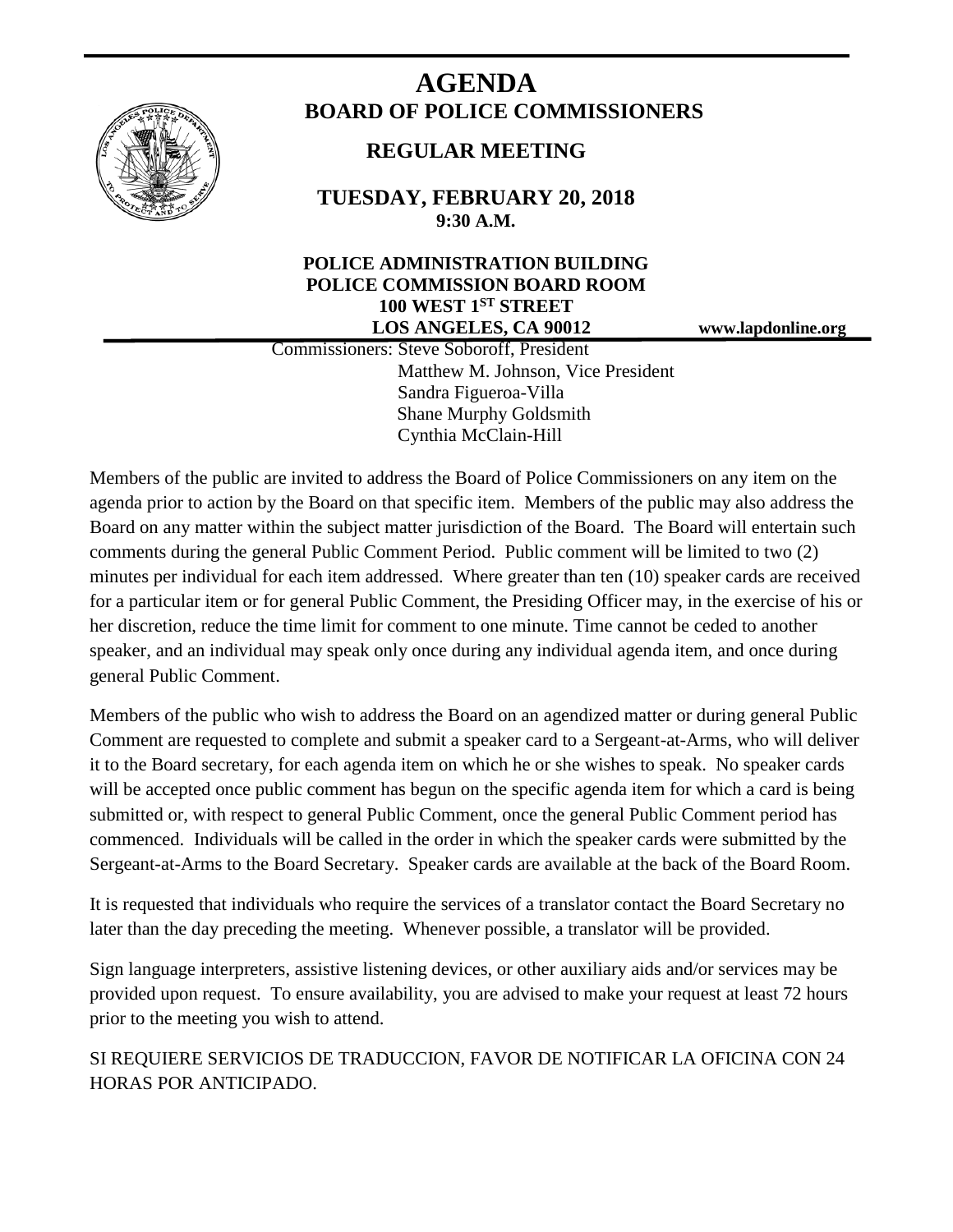#### 1. **CONSENT AGENDA ITEMS**

A. DEPARTMENT'S REPORT, dated February 16, 2018, relative to the donation of a service contract for Ms. Joan Brody, valued at \$40,000.00, from the Los Angeles Police Foundation, to assist the Department through the end of 2018 in seeking additional discretionary funding, and to assist the Department in the development of operational and organization goals related to acquiring new grants and managing existing ones, set forth. **IBPC** #18-0071]

Recommendation(s) for Board action:

RECEIVE the Department's report and TRANSMIT to the Mayor and City Council for acceptance.

B. DEPARTMENT'S REPORT, dated February 14, 2018, relative to a monetary donation in the amount of \$40,000.00, from the Los Angeles Police Foundation, to be used for events and equipment which directly promote the morale and well-being of the Department's employees, as set forth. [\[BPC #18-0076\]](http://www.lapdpolicecom.lacity.org/022018/BPC_18-0076.pdf)

Recommendation(s) for Board action:

RECEIVE the Department's report and TRANSMIT to the Mayor and City Council for acceptance.

C. DEPARTMENT'S REPORT, dated February 16, 2018, relative to a monetary donation in the amount of \$850.00, from BLEND, to be utilized for food and recreational activities and events, for the benefit of the Northeast Area Cadet Program, as set forth. [\[BPC #18-0066\]](http://www.lapdpolicecom.lacity.org/022018/BPC_18-0066.pdf)

Recommendation(s) for Board action:

APPROVE the Department's report and ACCEPT the donation.

D. DEPARTMENT'S REPORT, dated February 14, 2018, relative to a monetary donation in the amount of \$400.00 from the Los Angeles Philharmonic Association, to be utilized for food and recreational activities and events, for the benefit of the Headquarters Cadet Post, as set forth. **IDPC #18-0067** 

Recommendation(s) for Board action:

APPROVE the Department's report and ACCEPT the donation.

E. DEPARTMENT'S REPORT, dated February 16, 2018, relative to a monetary donation Totaling \$3,090.00 from the Los Angeles Dodgers, LLC, to be utilized for food and recreational activities and events, for various Cadet Programs (Northeast \$630.00, Central Traffic Division \$1,470.00, Central Area \$990.00), as set forth.

[\[BPC #18-0068\]](http://www.lapdpolicecom.lacity.org/022018/BPC_18-0068.pdf)

Recommendation(s) for Board action:

APPROVE the Department's report and ACCEPT the donation.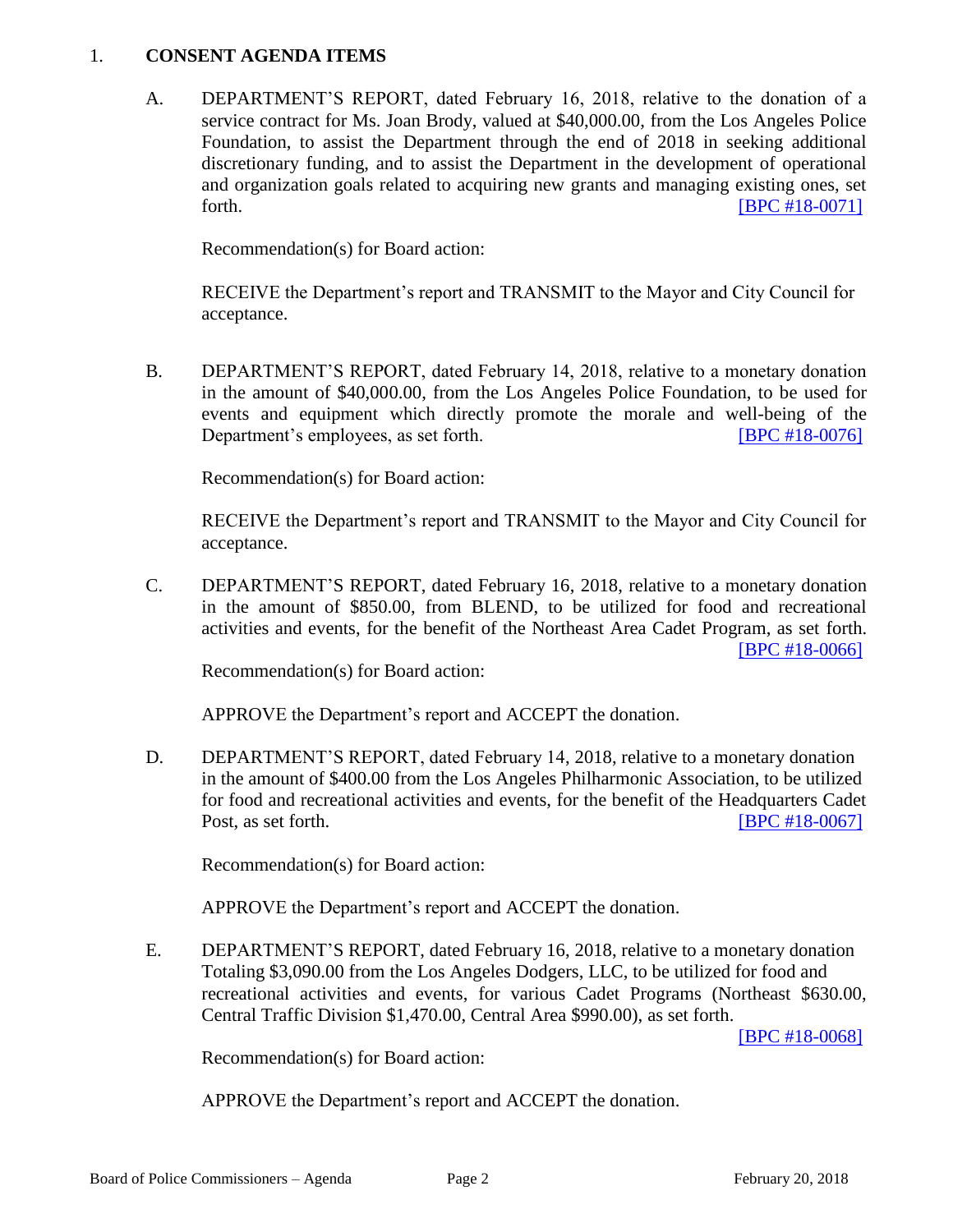F. DEPARTMENT'S REPORT, dated February 16, 2018, relative to a monetary donation in the amount of \$12,500.00 from Supporters of Law Enforcement in Devonshire to be used to pay for painting the interior walls of the Area station, for the benefit of Devonshire Area, as set forth. **[\[BPC #18-0070\]](http://www.lapdpolicecom.lacity.org/022018/BPC_18-0070.pdf)** 

Recommendation(s) for Board action:

APPROVE the Department's report and ACCEPT the donation.

G. DEPARTMENT'S REPORT, dated February 16, 2018, relative to a monetary donation in the amount of \$3,500.00, from the Los Angeles Police Foundation, to be used to as reimbursement of the 25<sup>th</sup> Annual Los Angeles Police Department Chaplains Banquet which was held on November 6, 2017, as set forth. **[\[BPC #18-0072\]](http://www.lapdpolicecom.lacity.org/022018/BPC_18-0072.pdf)** 

Recommendation(s) for Board action:

APPROVE the Department's report and ACCEPT the donation.

H. DEPARTMENT'S REPORT, dated February 16, 2018, relative to a monetary donation in the amount of \$4,800.00, from the Hollywood Bowl, to be utilized for food and recreational activities and events, for the benefit of the Central Area Cadet Post, as set forth. **IBPC #18-00731** 

Recommendation(s) for Board action:

APPROVE the Department's report and ACCEPT the donation.

I. DEPARTMENT'S REPORT, dated February 14, 2018, relative to the donation of 5 laptop computers, valued at \$3,250.00, from the Dastmalchi, LLC, for the benefit of South Bureau Homicide Division, as set forth. [\[BPC #18-0074\]](http://www.lapdpolicecom.lacity.org/022018/BPC_18-0074.pdf)

Recommendation(s) for Board action:

APPROVE the Department's report and ACCEPT the donation.

J. DEPARTMENT'S REPORT, dated February 14, 2018, relative to the donation of 5 blood pressure monitors, valued at \$10,000.00 from the Los Angeles Police Foundation, to be used as part of the Department's goal to promote and implement its Wellness Program, for the benefit of the Los Angeles Police Department, as set forth.

[\[BPC #18-0075\]](http://www.lapdpolicecom.lacity.org/022018/BPC_18-0075.pdf)

Recommendation(s) for Board action:

APPROVE the Department's report and ACCEPT the donation.

K. DEPARTMENT'S REPORT, dated February 16, 2018, relative to a monetary donation in the amount of \$2,450.00, from Century City Mall, LLC., to be utilized for food and recreational activities and events, for the benefit of the West Los Angeles Cadet Program, as set forth. **IDPC #18-0069** 

Recommendation(s) for Board action:

APPROVE the Department's report and ACCEPT the donation.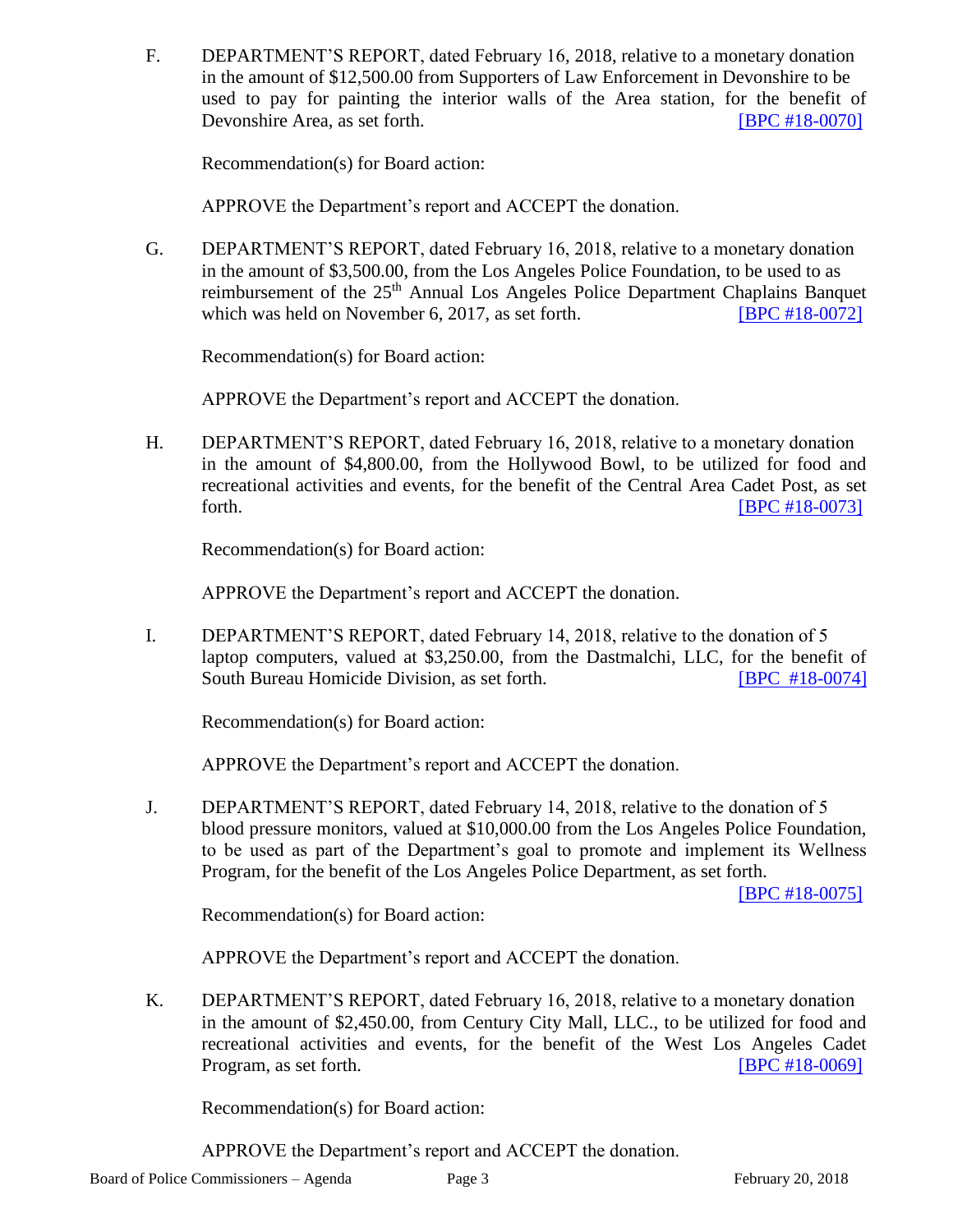#### 2. **REGULAR AGENDA ITEMS**

A. EXECUTIVE DIRECTOR'S REPORT, dated February 15, 2018, relative to the Draft Critical Incident Video Release Policy, as set forth. [\[BPC #18-0079\]](http://www.lapdpolicecom.lacity.org/022018/BPC_18-0079.pdf)

Recommendation(s) for Board action:

APPROVE the Executive Director's report.

B. DEPARTMENT'S REPORT, dated February 14, 2018, relative to the Grant Management and Administration Audit (AD NO. 17-008), as set forth.

[\[BPC #18-0065\]](http://www.lapdpolicecom.lacity.org/022018/BPC_18-0065.pdf)

Recommendation(s) for Board action:

APPROVE the Department's report.

C. DEPARTMENT'S REPORT, dated February 14, 2018, relative to a professional service agreement between the City of Los Angeles and LexisNexis Risk Solutions FL, Inc., for computer-assisted legal research services for the Los Angeles Police Department, as set forth. **IBPC #18-00771** 

Recommendation(s) for Board action:

APPROVE the Department's report and TRANSMIT to the Mayor.

D. DEPARTMENT'S REPORT, dated February 14, 2018, relative to the request for payment of reward offer on City Council File No. 16-0010-S34, as set forth.

[\[BPC #18-0078\]](http://www.lapdpolicecom.lacity.org/022018/BPC_18-0078.pdf)

Recommendation(s) for Board action:

APPROVE the Department's report and TRANSMIT to the Mayor and City Council.

#### 3. **REPORT OF THE CHIEF OF POLICE**

- Significant Incidents and activities occurring during the period of February 13, 2018 through February 20, 2018
- Crime Statistics
- Recruitment/Reinstatement/Reassignment of Officers
- Department Personnel Strength

#### 4. **PUBLIC COMMENT PERIOD**